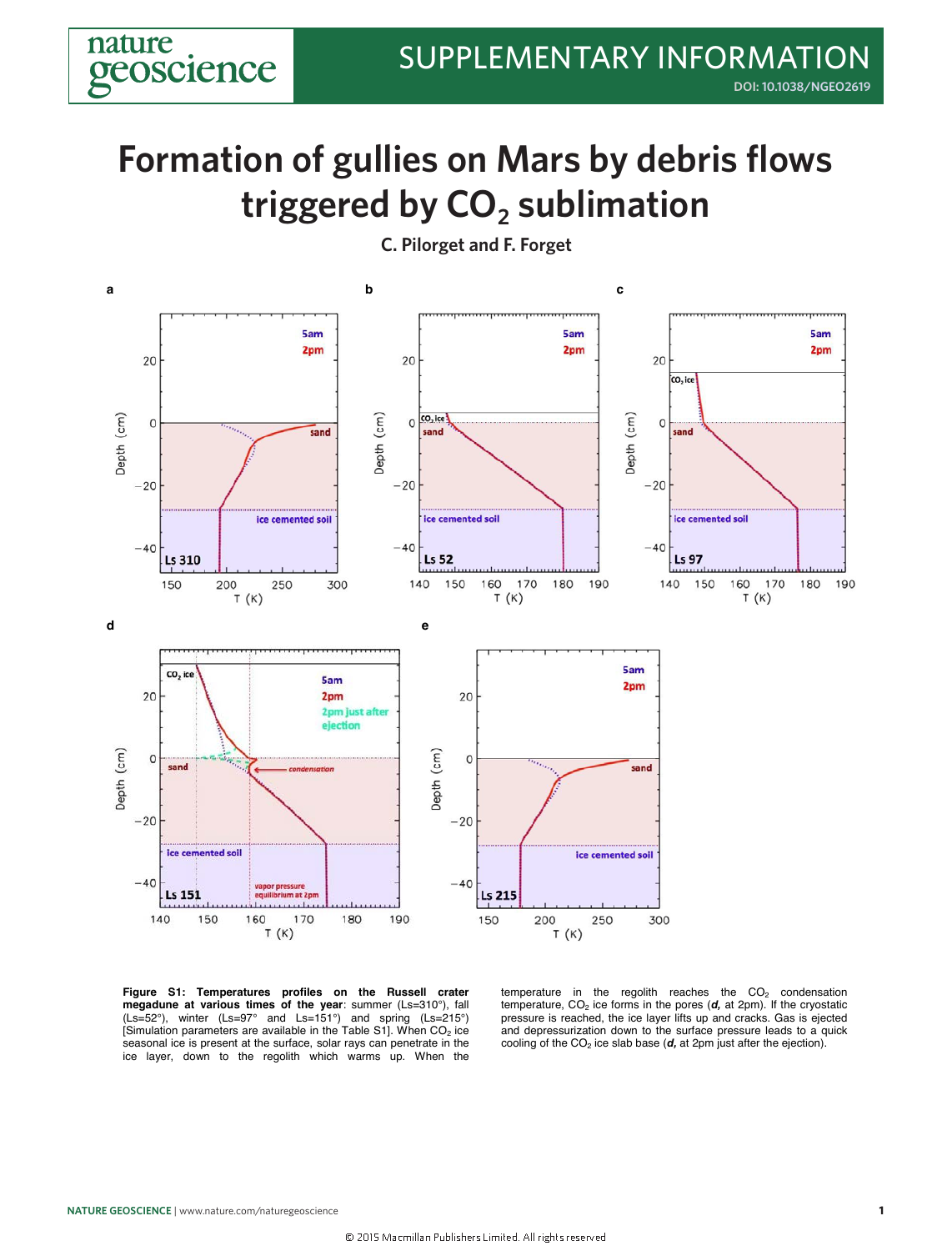

**Figure S2: Effective viscosity of a granular flow for various flow velocities and effective repose angles θS.** The material height is set at 0.28 m, the density of the granular material at 1500 kg.m $^3$ (porosity=0.5) and the gravity is taken at 3.72 m.s<sup>-2</sup>. Typical flow velocities can be found in [27]. While angles of repose are typically

around 30 $^{\circ}$  or above [44], the action of CO<sub>2</sub> gas can reduce this angle. This can explain the formation of fluidized debris flows with viscosities down to a few tens of Pa.s on low-angle slopes like on Russell Crater dunes.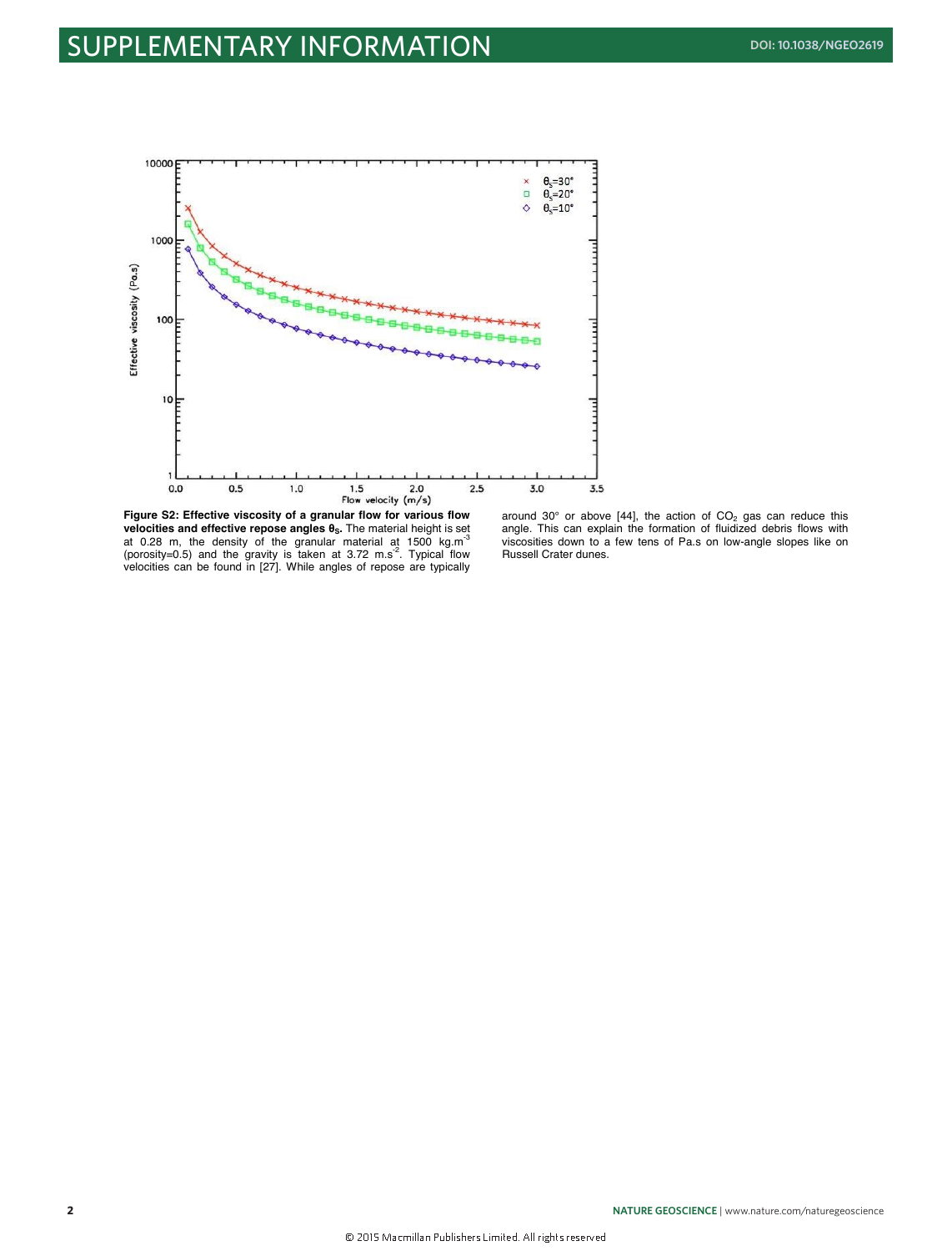

**Figure S3:** Total amount of CO<sub>2</sub> gas (m<sup>3</sup> per year, calculated as in Figure 2) predicted to diffuse upward through the soil pores below the seasonal CO<sub>2</sub> ice layer, as a function of latitude for obliquities of 25.2°

(like today) and 35° (like 860,000 years ago). Simulation parameters are summarized in the Table S1.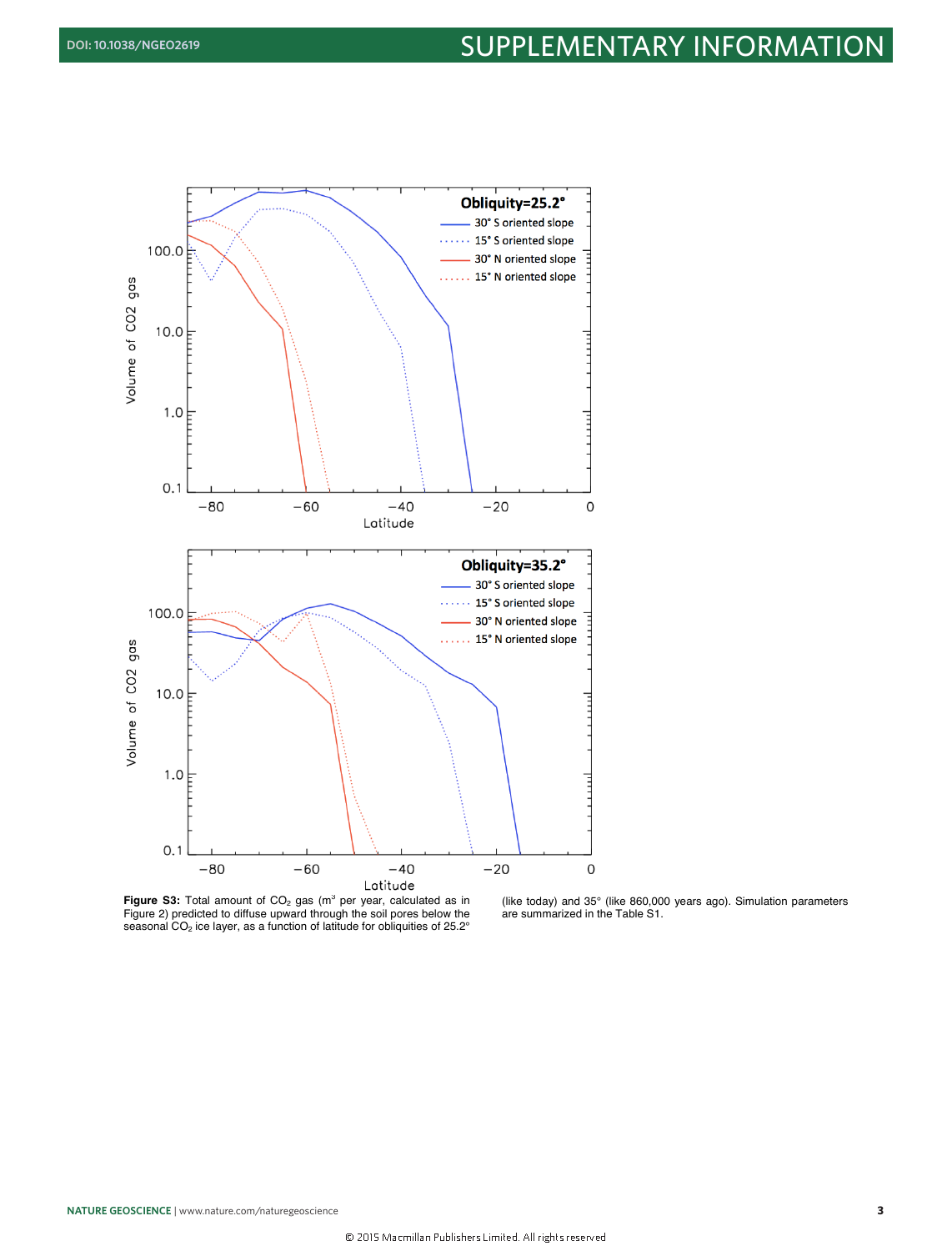## **SUPPLEMENTARY INFORMATION DOI: [10.1038/NGEO2619](http://dx.doi.org/10.1038/ngeo2619)**



**Figure S4:** An example of deposits left by terrestrial gas-fluidized dense pyroclastic flows produced by the 1993 eruption of the Lascar volcano (Chile). The physical understanding of the dynamics of such flows is still an open question, but it is believed that gases play a negligible role after initiation [24]. While the exact process at work probably differ from the Martian gullies, such deposits illustrate that gas-triggered dense debris flows can carry relatively large blocks over kilometers and create high lateral levees [47]. Figure from [24].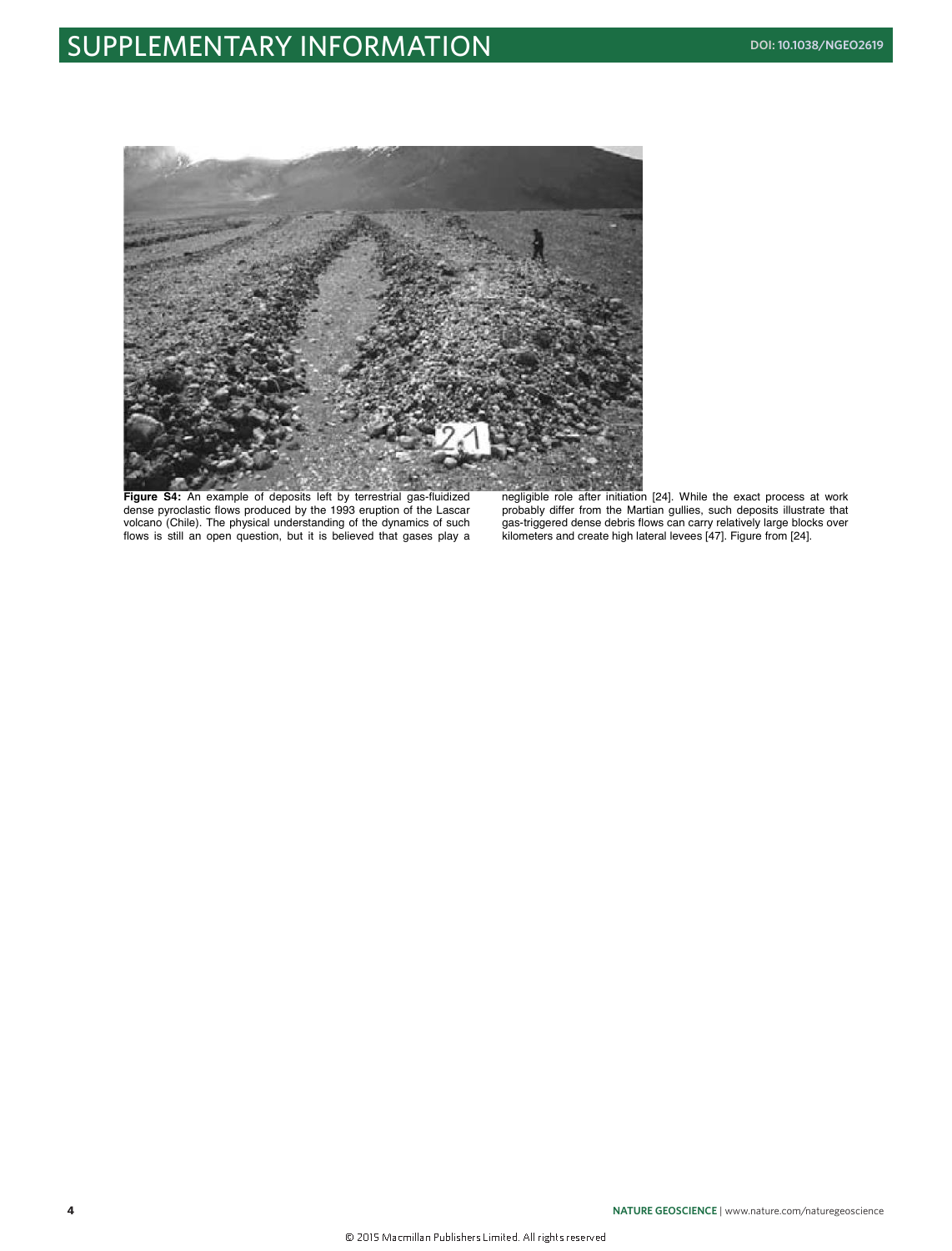## **DOI: [10.1038/NGEO2619](http://dx.doi.org/10.1038/ngeo2619) SUPPLEMENTARY INFORMATION**



**Figure S5:** (**Top**) Predicted latitudinal distribution and orientation of "gullies activity" as in Figure 4b (i.e. modeled amount of CO<sub>2</sub> gas<br>diffusing upward through the soil pores, in m<sup>3</sup> per year, assuming a

35.2° obliquity), compared to **(Bottom)** a map of the observed gullies and their orientation preference obtained using CTX data by [7]. Figure adapted from [7].